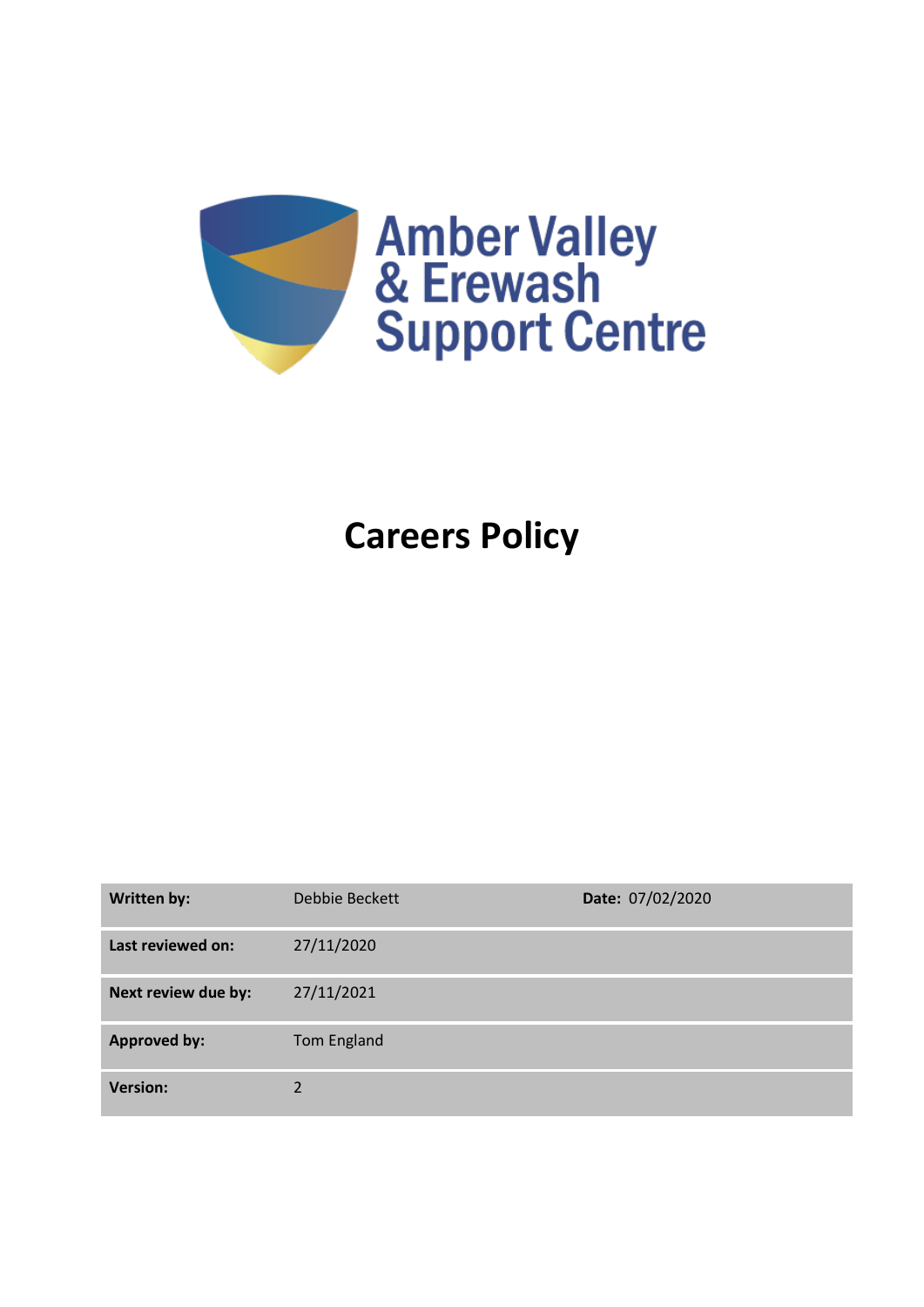### **Careers Policy Aims**

Careers education, information, advice and guidance (CEIAG) is an essential part of the support we offer to pupils at AVESC. Effective careers support can help to prepare young people for the opportunities, responsibilities and experiences of life; it can help them to make decisions and manage transitions as learners and workers. As options for young people become more varied and complex, it is vital that we support them to develop the knowledge and skills they need to make informed choices for their future. As a result, the careers strategy has a whole-academy remit designed to complement the rest of the academy curriculum.

This policy sets out how career activities are delivered at AVESC and explains what to expect from the careers strategy.

#### **Aims and Objectives**

The AVESC careers strategy aims to:

Encourage pupils to be ambitious,

Enable pupils to broaden their horizons

Allow pupils to explore their own career aspirations throughout their time at AVESC.

Ensure that pupils are ready to take their next step in their learning or career.

AVESC's follows the principles of the Gatsby Benchmarks (see references).

The objectives for the careers strategy are as follows: Helping pupils to understand the changing world of work Facilitating meaningful encounters with employers for all pupils Supporting positive transitions post-16 Enabling pupils to develop the research skills to find out about opportunities Helping pupils to develop the skills, attitudes, and qualities to make a successful transition into the world of work. Encouraging participation in continued learning, including further and higher education and apprenticeships

Supporting inclusion, challenging stereotyping and promoting equality of opportunity Contributing to strategies for raising achievement, particularly by increasing motivation.

We recognise that the process of making career decisions can be a lengthy one and that the information and support provided must be without prejudice and with rigor for all post 16 options.

#### **Pupil entitlement**

All pupils are entitled to be fully involved in an effective CEIAG strategy. Pupils are encouraged to take an active role in their own career development. The careers strategy emphasises pupil participation with a focus on self-development, learning about careers and the world of work, and developing career management and employability skills.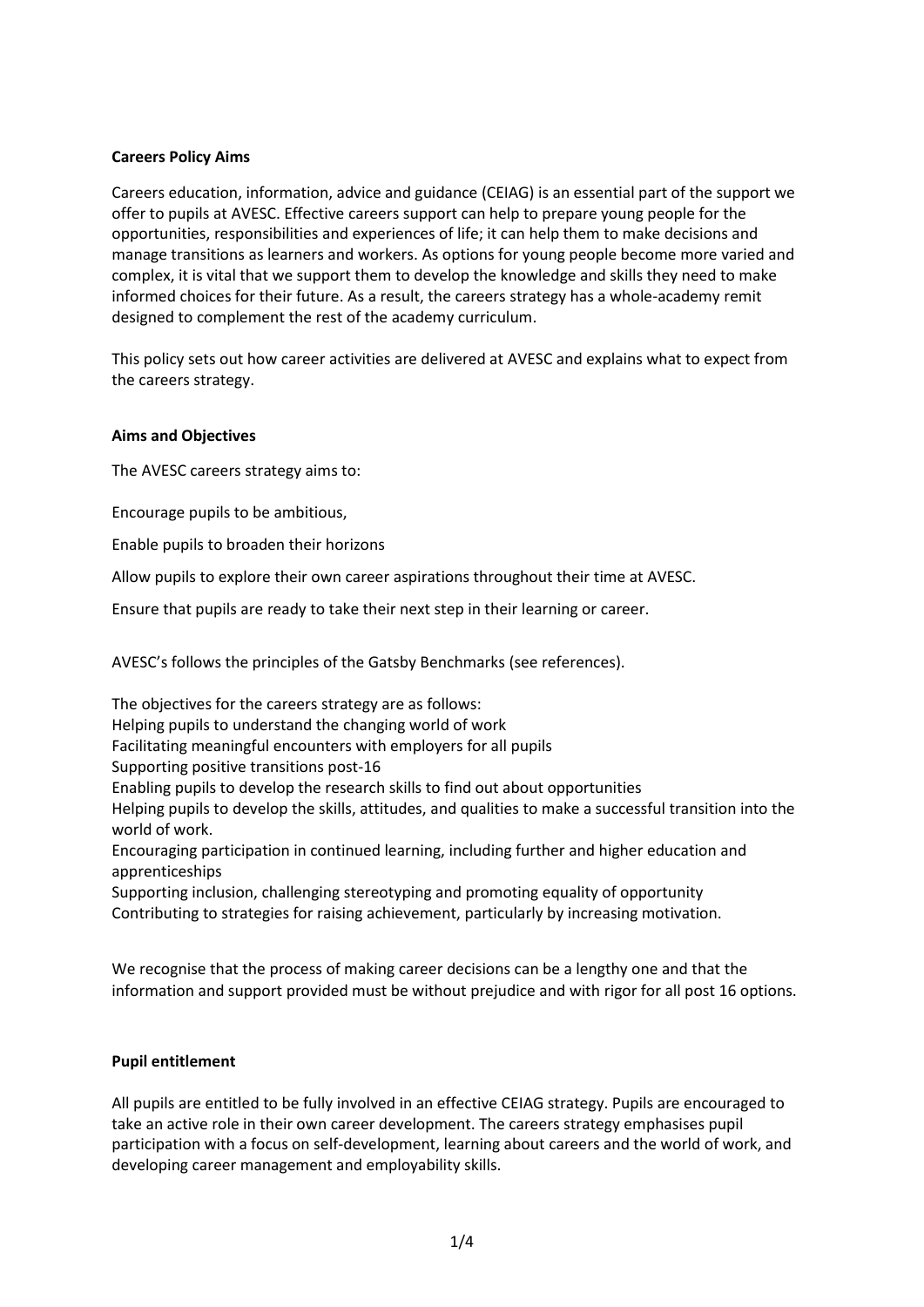During their time at AVESC, all pupils can expect:

The support they need to make the right choices for Key Stage 4 and into post 16.

Access to up-to-date and unbiased information on future training, careers and labour market information.

Support to develop their self-awareness and career management skills needed for their future.

Career sessions during tutor time and PSHE lessons from Y7 to Y11.

A meaningful encounter with a representative from the world of work each year. This could be through work experience, World of Work Week activities, assemblies, careers talks or projects and visits.

To hear from a range of education and training providers, including colleges, universities and apprenticeship organisations. This could include visits and taster days, as well as assemblies, talks and meetings at sites.

The opportunity to relate what they learn in lessons to their life and career beyond AVESC.

The opportunity to discuss their career and educational choices with AVESC staff.

The academy to keep parents/carers informed of their progress and provide parents/carers with information to support their child's career planning and decision-making.

#### **Information sharing with parents and carers.**

At our academy sites, parents/ carers may be invited in to discuss progress and career planning. All pupils at KS3 and 4 produce a careers action plan and progress towards the Gatsby benchmarks as part of their Pupil Portfolio or their My Learning Programme.

Parents/carers are kept up to date with career-related events and activities affecting their child via letters and the AVESC website. They are also welcome to contact the Assistant Headteacher site leads should they have any questions or concerns.

#### **KS3**

Key activities: KS4 options choices.

Lessons will include units from PSHE which cover personal finance and making informed career choices. Activities will support the KS4 options process. By the end of Year 9, all pupils will have had the opportunity to engage in the following:

**Career Exploration**- be introduced to career resources to help them understand their preferences and the options open to them. Hear from or talk to representatives from an employer.

**Self-Development-** understand themselves and the influences on them.

**Career Management** -make and adjust plans, to manage change and transition. Receive support to make the appropriate choices, including assemblies, parent events, meeting with staff at AVESC.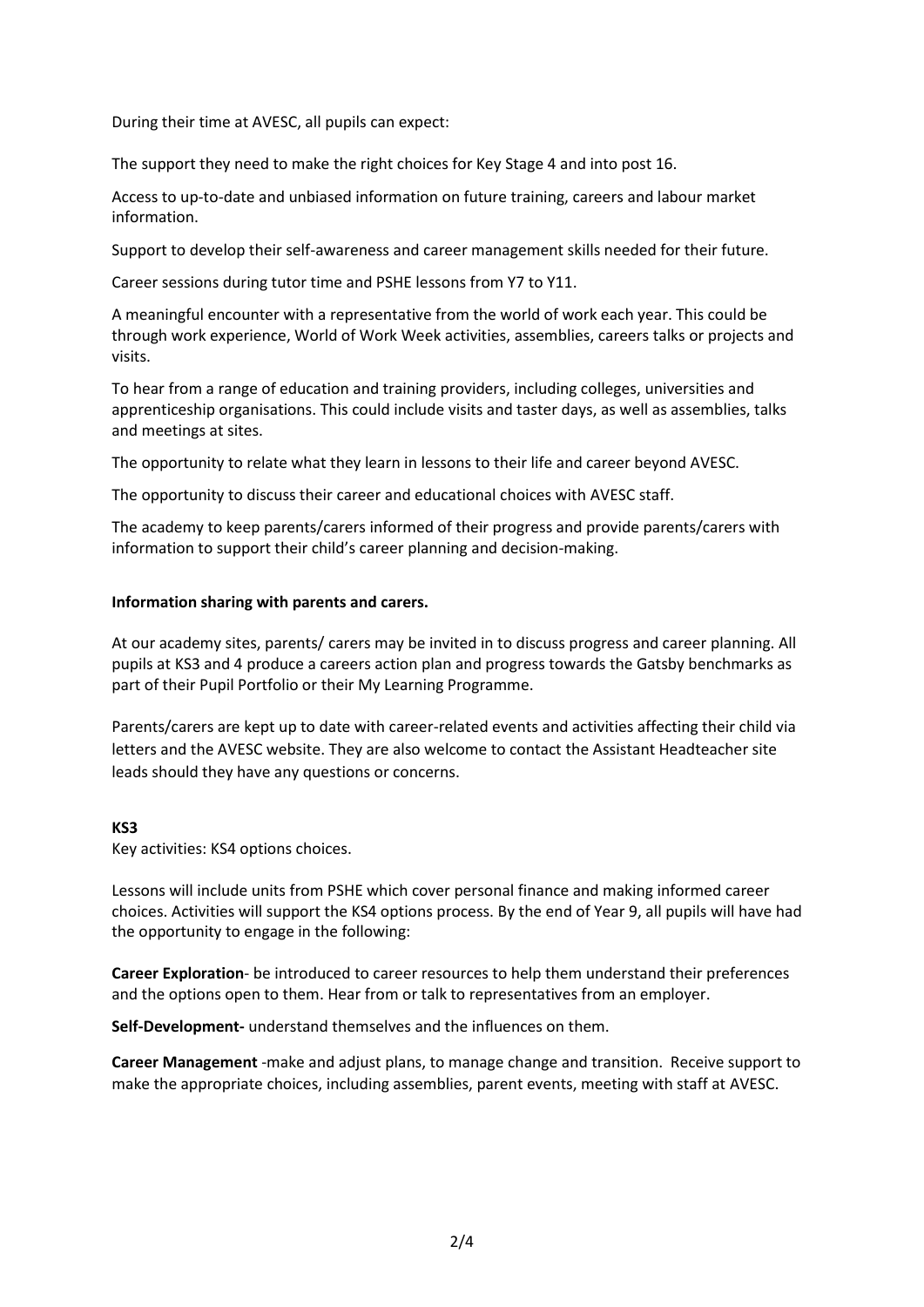## **KS4**

Key activities: work experience, mock interviews and post-16 applications.

By the end of KS4, pupils will have had the opportunity to:

Develop their self-awareness and career management skills, including writing a CV

Have an experience in the workplace.

Be interviewed by an employer.

Be introduced to the different Post-16 pathways.

Have visited a Post 16 training provider such as a sixth form college.

Pupils will continue to develop the skills needed for a successful transition. All staff will support careers education through cross curricular themes, sharing different pathways to future careers and raising students' aspirations.

#### **Commitments**

The school Governing body and staff are committed to:

- The provision of resources and advice to enable pupils to understand and develop career choices and to ensure that careers education is seen as part of the overall curriculum and learning framework for all years.
- Encouraging pupils to achieve highly and to be ambitious.
- Involving pupils, parents and carers in the further development of careers work.

#### **Employer Links**

Links with employers, businesses and other external agencies continue to grow by building on local community connections.

#### **Equal opportunities**

We are keen to promote equal opportunities and will use every opportunity to challenge stereotypes and to raise aspirations.

#### **Management, monitoring, evaluation and review**

The careers strategy is monitored regularly by our academy's Career Lead (Debbie Beckett) and will be reviewed annually.

#### **How the academy measures and assesses the impact of the careers programme**

Pupil progress towards the Gatsby Benchmarks is assessed and tracked by each site-specific lead. Progress is recorded in pupils' My Learning Programmes and in the academy online tracking system for progress towards the careers curriculum tracker. Impact of the careers programme is measured through pupil and parent/carers questionnaires and against the Compass Tool.

Destinations are reported through the academy website.